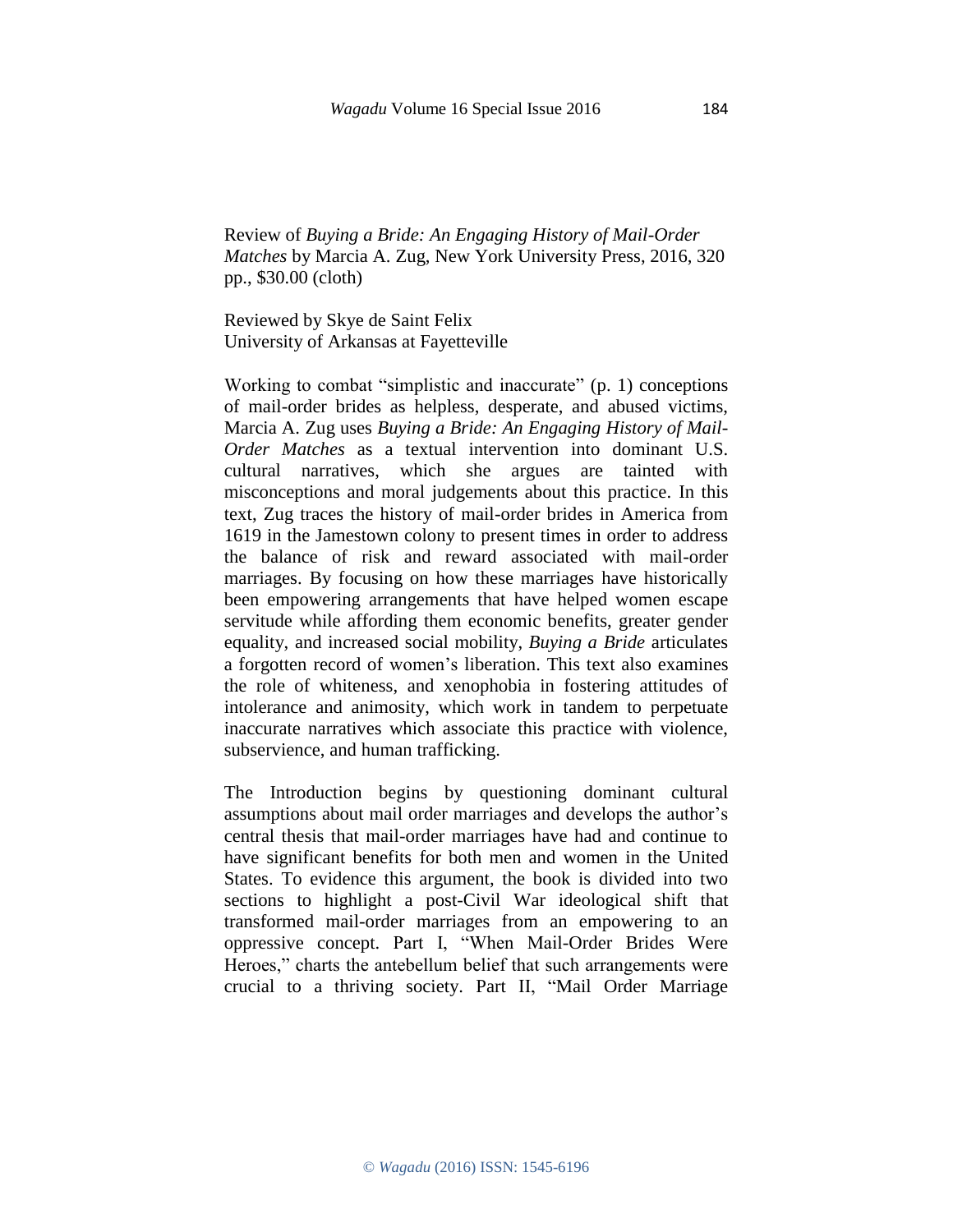Acquires A Bad Reputation," outlines the culture of disdain, skepticism, and criticism that developed toward this practice and continues to mask its potential benefits. The clear sections of the book demonstrate the changing perceptions of not only these arrangements, but also of love, gender, and marriage in general.

Chapter One, "Lonely Colonist Seeks Wife," discusses how the U.S. practice of mail-order marriages began in the Jamestown colony as a means to encourage men to marry, reproduce and contribute to colonial success. As many European women refused to immigrate for fear of experiencing famine or disease, the nascent colonial government began to encourage mail-order arrangements to deter marriage between white settlers and indigenous women. Many mail-order brides were awarded monetary compensation and received greater legal, economic, and property rights than they could have in seventeenth century England, and hence made rational, calculated decisions to immigrate. This chapter clearly emphasizes the benefits of mailorder marriage, but it significantly downplays how these arrangements affected indigenous peoples; Zug only briefly mentions that mail-order marriage was used by colonial governments to "displace Indian people and acquire Indian lands" (p. 29).

Chapter Two, "The Filles du Roi," and Chapter Three, "Corrections Girls and Casket Girls," highlight how the colonies esteemed whiteness, discouraged marriage between indigenous women and white settlers, and justified government interference in immigration policies that transported white women to America. Chapter Three is the only section of her book to consider potential downfalls of this practice through an examination of the traffic in women to the Louisiana colony, to which many French women convicted of theft or prostitution were sent and forced into marriage with white settlers. Zug asserts that this practice reflected government policy and hence cannot truly be considered a mailorder marriage practice. This chapter is key in examining the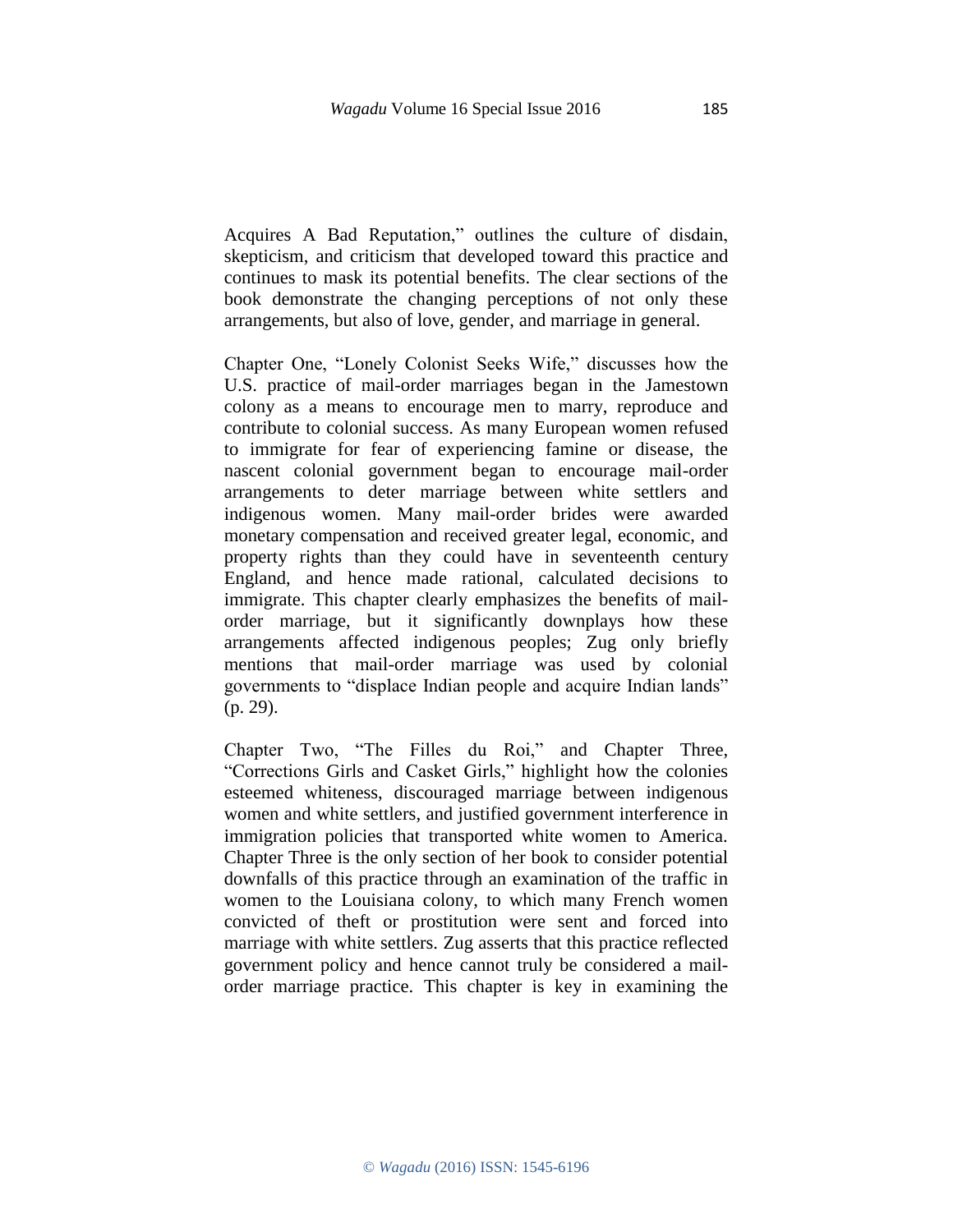detrimental effects of forced migration while exposing the crucial role whiteness played in justifying and encouraging these practices to the colonies. Chapter Four, "Well Disposed Toward the Ladies: Mail-Order Brides Go West," addresses mail-order marriage in mid-nineteenth century California and the Pacific Northwest. Zug describes such marriages as a solution to the need for labor that provided women with greater freedom through liberal property and divorce laws.

Part II of the book traces how mail order marriage practices began to acquire a negative reputation after the Civil War. Chapter Five, "Advertising for Love: The Rise of Matrimonial Advertisements," demonstrates that although the practice became more widespread and women began to have more control over the entire process, popular culture in the U.S. and U.K. continued to negatively depict advertising for spouses. Chapter Six, "Wanted—Correspondence," discusses the post-Civil War shift in the marital landscape that enticed more women, especially women of color, to enter into mail-order marriage. This occurred as part of a broader trend in which the U.S. state and local governments made only limited efforts to promote mail-order marriages after a given area reached its demographic goals. Meanwhile, public discourse focused on this practice's perceived dangers, iterating stories of murder, theft, fraud, and forceful seduction and downplaying its benefits to men, women, and the nation. This chapter illustrates a crucial shift in the acceptance of mail-order marriage as it transformed from a "mixed reputation to outright hostility" (p. 156), once women of color became the primary practitioners of this arrangement.

Chapter Seven, "Marriage at the Border," expands on this premise, arguing that relations between migrant women and women born in the United States grew increasingly hostile after the passage of the Expatriation Act (1907), which granted women citizenship upon marriage to an man who held U.S. citizenship. Women who were not U.S. citizens were perceived by some U.S. women as an obstacle to domestic feminism. Such opposition and disdain further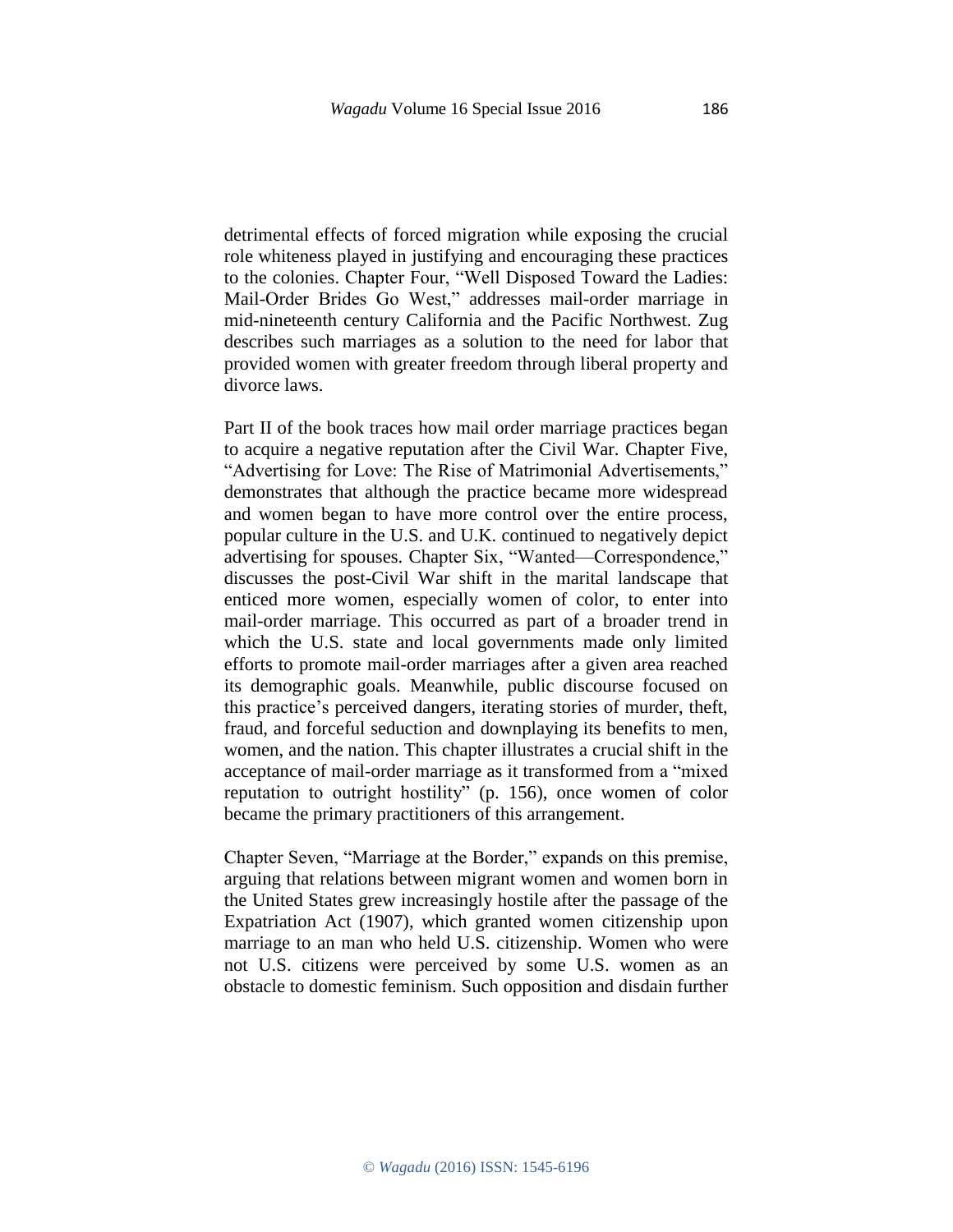demonized the practice as evidenced through public dialogue from journalists, such as Natalie De Bogory, that described mail-order marriages as loveless arrangements that ensure female subservience and act as "death sentences to individuality and progress" (p. 183).

In the 1950s "golden age" of marriage, when marriage rates increased and people began to marry much younger, mail-order marriages were widely regarded as unnecessary and outdated. Feminist texts such as Betty Friedan's *The Feminine Mystique* (1963) prompted women to reconsider their notions of happiness and marriage and to advocate for increased access to education, civil rights, abortion, and birth control. Chapter Eight, "Mail-Order Feminism," concludes the author's history of mail-order marriages in the United States by arguing that the practice is still very much alive today, with more than 400 marriage broker agencies currently in operation (p. 189). To adjust to contemporary technology, websites are charging for things like video chats and emoticons, expenses that perpetuate the conception that men are "buying" brides. In light of its popularity, Zug argues that texts such as Mila Glodava and Richard Onizuka's *Mail Order Brides: Women for Sale* (1994) exaggerate and misinterpret domestic violence rates for mail-order marriages while literature such as Lynn Visson's *Wedded Strangers* (1998) reinforces negative stereotypes of men who seek mail-order brides as pathetic and misogynistic.

This text is an important intervention raises critical questions about the role of whiteness, xenophobia, and government in shaping the practice of mail order marriage. Although some information is repetitive, the book provides detailed historical and personal accounts, including a myriad of testimonies from individuals who have been part of mail order marriages. The author juxtaposes this data with analyses of legal and popular cultural discourse from newspapers, scholarship, films, and legislation that shaped, and were shaped by, migration associated with mail-order marriages. In tracing the transformation of the practice from one regarded as